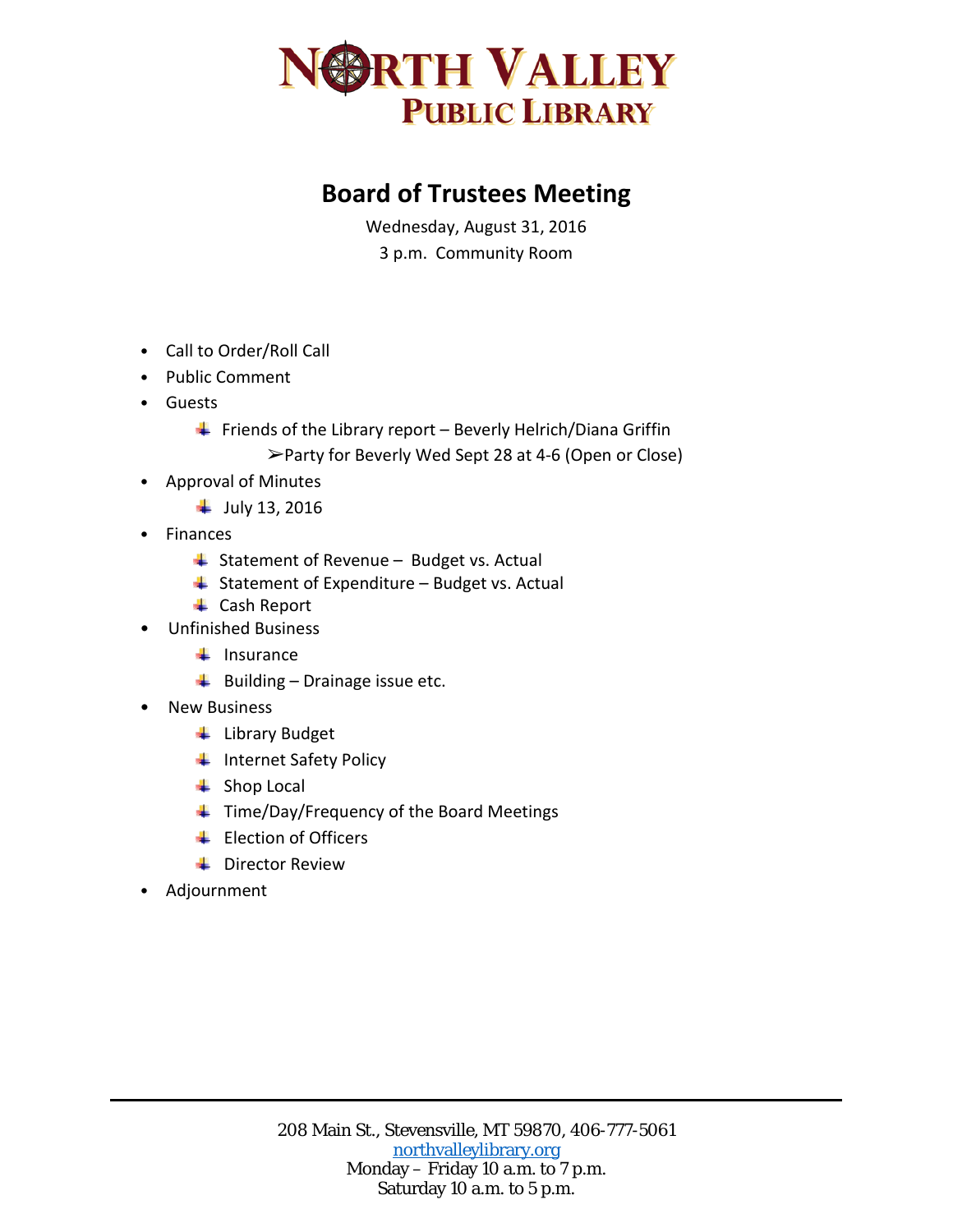## **North Valley Public Library Board of Trustees Meeting Wednesday, August 31st, 2016** 3:00 p.m. in the NVPL Community Room Approved 10/19/16

Attending:

Joanne Charbonneau, Board chairperson Victoria Howell, Board Member Meghan Hanson, Board Member Kim Tiplady, Board Member Denise Ard, Library Director Diana Griffin, Guest Leon Therouex, Guest

The meeting was called to order by Joanne via phone at 3:04 p.m. Patricia Meakin was not in attendance.

Leon spoke as a member of the public about how well he thinks the current board is functioning, in particular showing concern for staff members. He said he is surprised that more of the general public don't show up at the trustee's meetings. Joanne said usually people don't come unless there something on the agenda.

Diana Griffon is the new president of Friends of the Library. Diana is looking forward to an interesting first year. Joanne suggested a get together when she gets back into town. Friends of the Library paid for art display panels so the library can host art shows in the community room.

The library board and staff are throwing a going-away party for Beverly Helrich, celebrating her many years of service as President of the Friend of the library. Denise asked if the library could close early on September 28<sup>th</sup> so working staff could attend. Joanne and the board agreed that would be fine. The library will have it well posted so the public have plenty of notice. The signage will also invite the public to her party.

Approval of minutes: Victoria moved to approve the minutes from the last meeting, Joanne seconded. Minutes approved unanimously.

Financial Report: Reviewing the end of the year financial reports, Denise reminded the Board that the additional funds in the library depreciation fund were from donations from Farmer's State Bank and other private sources, and went for accessible doors and doors with egress. July 1st started a new fiscal year. State aid and Tamarack money just came in but it will not be reflected until next month's financial report. Joanne moved to approve the financial report, Kim seconded. The motion was unanimously approved.

New Library budget: Denise explained the highlighted numbers in the budget are updates from the preliminary budget. A cushion was put in the budget for staff usage; for vacation, sick pay,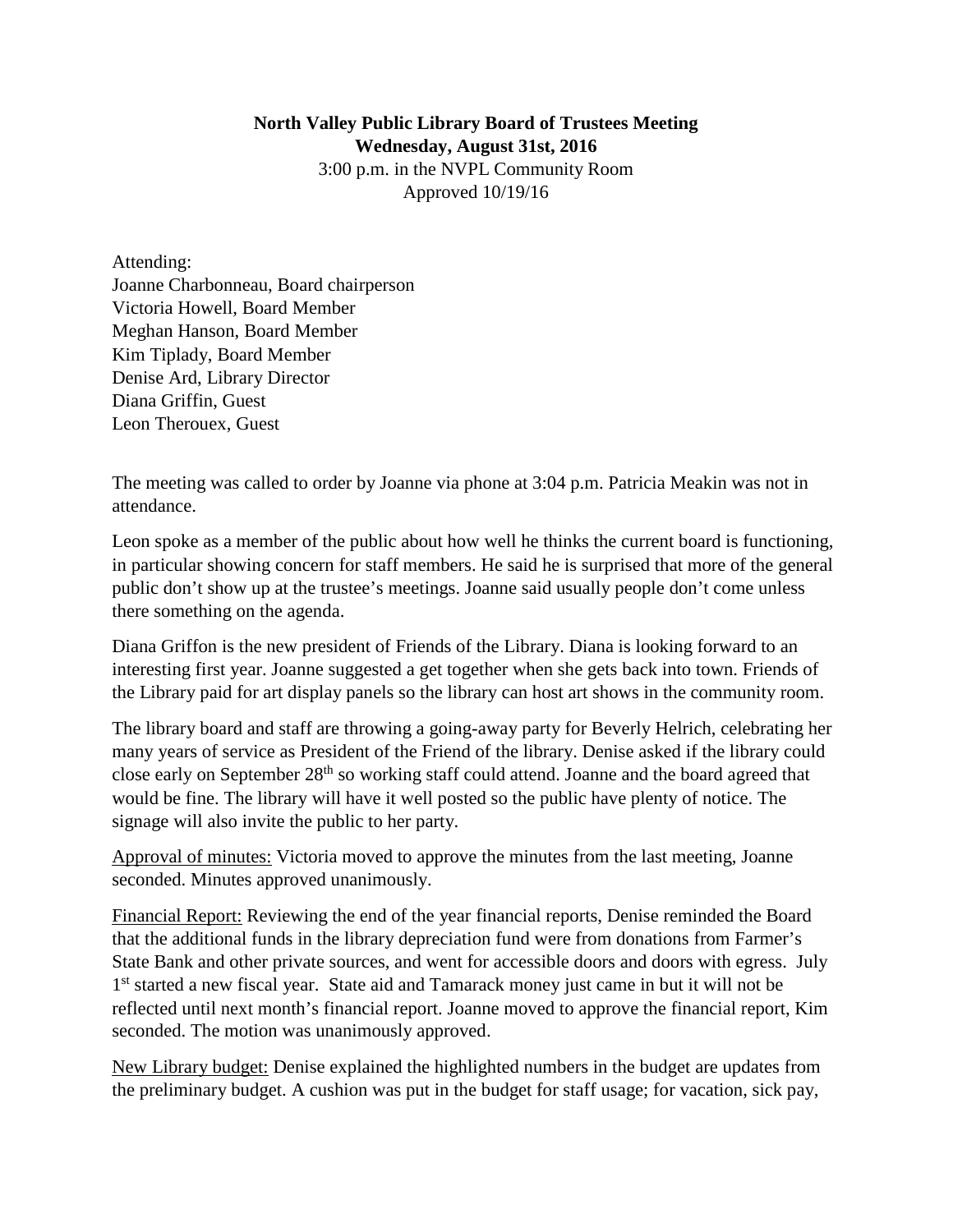substituting and FICA, etc. The library cannot go over budget per fund and Joanne does not want to do budget revisions as the year goes by which makes cushions smart budgeting.

There is an increase in the expenditures budget for software and hardware cost increases. Telecommunications budget was raised but probably won't go over. Courier service for the crates will go up as they will start charging for five days instead of four. The accounting and auditing budget went way up because the MPERA online reporting is more time intensive, taking a lot more accounting hours. There was some savings on insurance by switching companies. County election roles went down so that estimated fee went down as well.

Victoria moved to approve the new budget, Kim seconded. Some discussion but all were agreed. The budget passed unanimously.

Unfinished business: Liability and building insurance was approved last month. More discussion about building maintenance. The upstairs dormer windows have been sealed and painted, the leaking back corner of the cellar has been repaired and sealed. There is still the issue of solving the drainage in the back parking lot. The board decided that someone, possibly Meghan, will do an on-sight assessment over the winter, watch, take pictures, research and then decide what and how to do a permanent fix in the spring. Meghan and Denise will liaison with different specialist to get different options.

The bathroom floor has a crack that is sprouting grass. Meghan suggested killing the grass, sealing it with caulk from the inside and then next year attack it from the outside. The same will happen with the crack in the staff room floor.

Denise will ask Donna Bainbridge if she knows anyone who can help permanently seal and then plant the window trough in front of the community room.

New Business: The Internet Safety Policy was reviewed. The existing policy covers what the law requires and the library is in compliance so the board reapproved it. Joanne moved to keep the current policy, Meghan seconded. The motion unanimously passed.

There was some discussion about a philosophy statement to encourage shopping local as a first consideration, if and when items are available. Joanne and Denise will craft a statement to add to the policy.

The board discussed changing their meeting time to make attending more convenient. One idea is to not have a meeting in August or December for schedule flexibility. The board meetings will now be every third Wednesday of the month at 3:00 for October and November, possibly have a party in December.

Election of Officers: Joanne is willing to stay on as chairman until she steps down in the next year. Victoria will stay as vice-chairman. Kim volunteered to be secretary. Meghan motioned to accept the officers, Kim seconded. All approved. Board members were asked to think about a new trustee soon. Consensus is to have a man on the board for better balance.

The board asked Joanne to follow up with Patricia Meakin to find out if there is a difficulty since she missed the July and August meetings without advance notice.